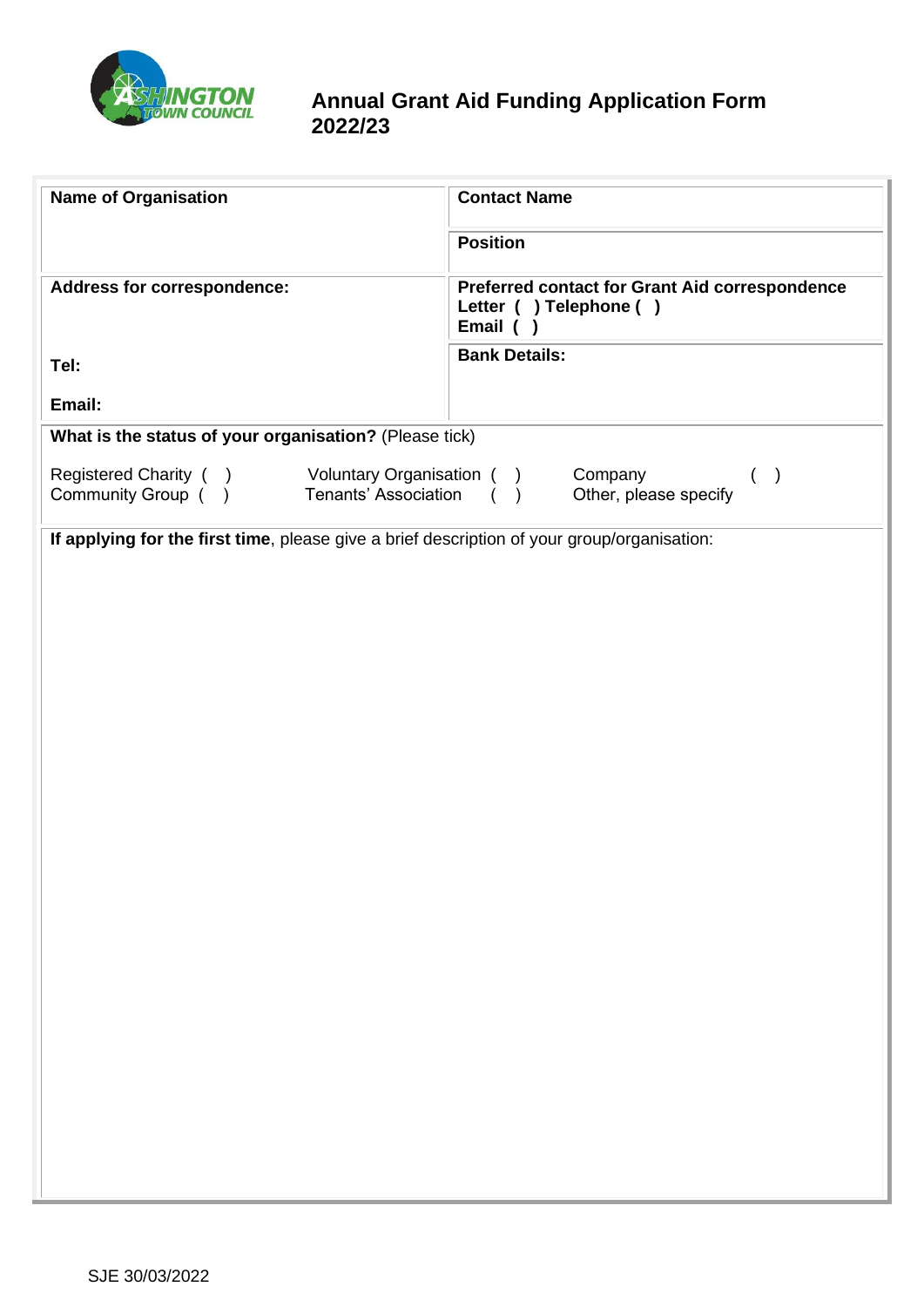| Please include the following with your application:                                                                                                                                                                                                                                                                                                                                                                  |                                                                       |                       |                          |
|----------------------------------------------------------------------------------------------------------------------------------------------------------------------------------------------------------------------------------------------------------------------------------------------------------------------------------------------------------------------------------------------------------------------|-----------------------------------------------------------------------|-----------------------|--------------------------|
| $\checkmark$ Your constitution or governing document.<br>$\checkmark$ Up-to-date financial information, including latest accounts and bank statement.<br>$\checkmark$ A set a basic core policies:<br>$\checkmark$ Health & Safety<br>$\checkmark$ Equality and Diversity<br>$\checkmark$ Safeguarding<br>$\checkmark$ Data Protection and GDPR<br>$\checkmark$ Risk Management<br>$\checkmark$ Complaints Procedure |                                                                       |                       |                          |
| Does your organisation work in partnership with any other organisations? Yes/No (please circle)<br>If yes, please give details below:                                                                                                                                                                                                                                                                                |                                                                       |                       |                          |
|                                                                                                                                                                                                                                                                                                                                                                                                                      |                                                                       |                       |                          |
|                                                                                                                                                                                                                                                                                                                                                                                                                      |                                                                       |                       |                          |
|                                                                                                                                                                                                                                                                                                                                                                                                                      |                                                                       |                       |                          |
|                                                                                                                                                                                                                                                                                                                                                                                                                      |                                                                       |                       |                          |
|                                                                                                                                                                                                                                                                                                                                                                                                                      |                                                                       |                       |                          |
| Please provide details of membership/users:                                                                                                                                                                                                                                                                                                                                                                          |                                                                       |                       |                          |
| Number of Members/Users?                                                                                                                                                                                                                                                                                                                                                                                             | Do members/users pay a<br>subscription fee? Yes/No (please<br>circle) |                       | <b>Subscription Fee?</b> |
| Number of paid employees (if any)?                                                                                                                                                                                                                                                                                                                                                                                   |                                                                       | Number of volunteers? |                          |
| What percentage of members/users RESIDE in the Ashington Town Council area?                                                                                                                                                                                                                                                                                                                                          |                                                                       |                       |                          |
| If the above is difficult to quantify, please use this space to tell us how your organisation serves the residents<br>of Ashington or contributes towards the wellbeing of the town and residents.                                                                                                                                                                                                                   |                                                                       |                       |                          |
|                                                                                                                                                                                                                                                                                                                                                                                                                      |                                                                       |                       |                          |
|                                                                                                                                                                                                                                                                                                                                                                                                                      |                                                                       |                       |                          |
|                                                                                                                                                                                                                                                                                                                                                                                                                      |                                                                       |                       |                          |
|                                                                                                                                                                                                                                                                                                                                                                                                                      |                                                                       |                       |                          |
|                                                                                                                                                                                                                                                                                                                                                                                                                      |                                                                       |                       |                          |
|                                                                                                                                                                                                                                                                                                                                                                                                                      |                                                                       |                       |                          |
|                                                                                                                                                                                                                                                                                                                                                                                                                      |                                                                       |                       |                          |
|                                                                                                                                                                                                                                                                                                                                                                                                                      |                                                                       |                       |                          |
|                                                                                                                                                                                                                                                                                                                                                                                                                      |                                                                       |                       |                          |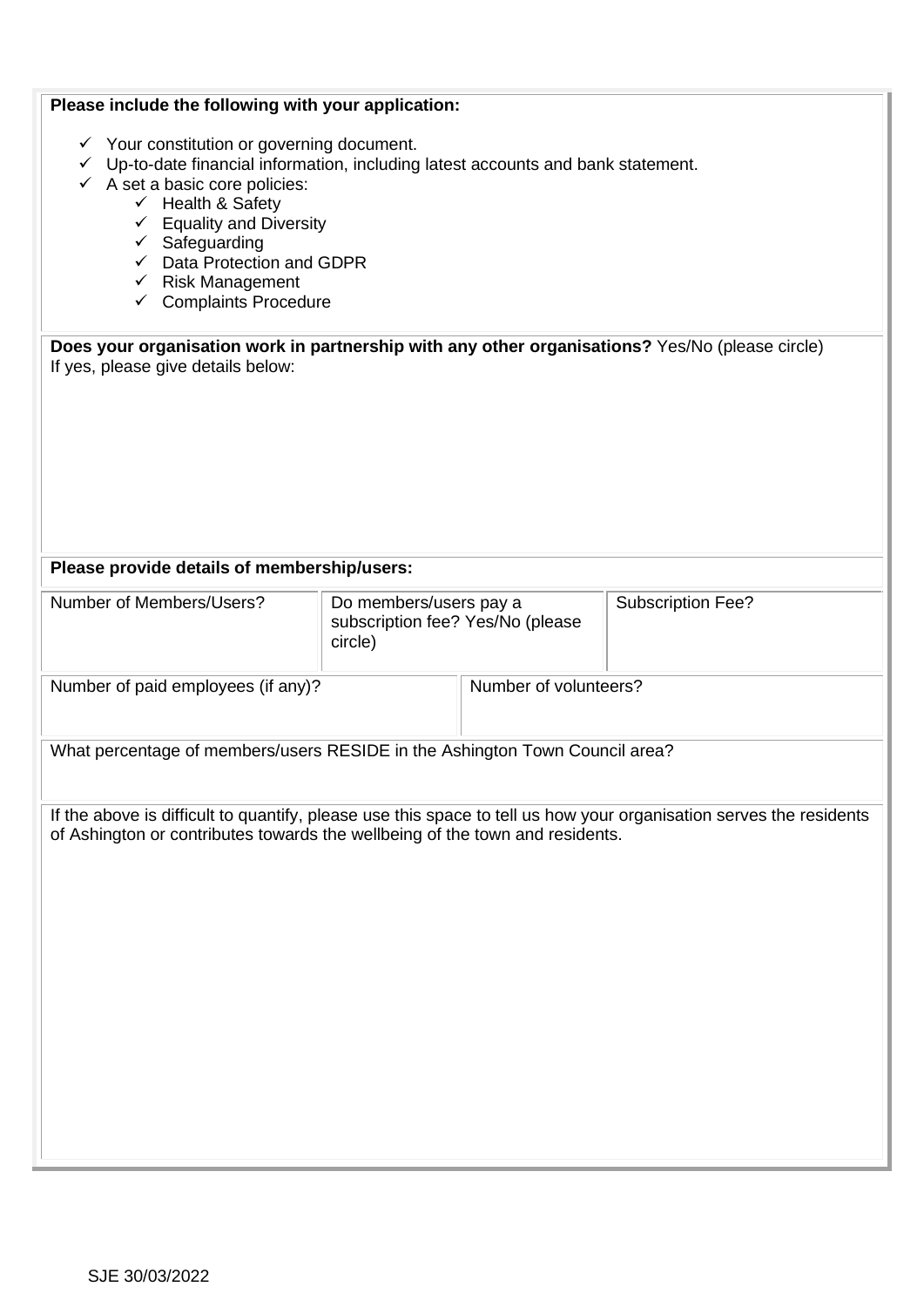| Amount of Grant Aid requested $\ \mathbf{f}\ $ |  |
|------------------------------------------------|--|
|                                                |  |

Grant Aid can be awarded for specific projects, 'start-up' costs or maintenance/running costs (see Grant Aid Guidelines). **Please give full details of the purpose of your Grant Aid application (continue on a separate sheet if necessary):**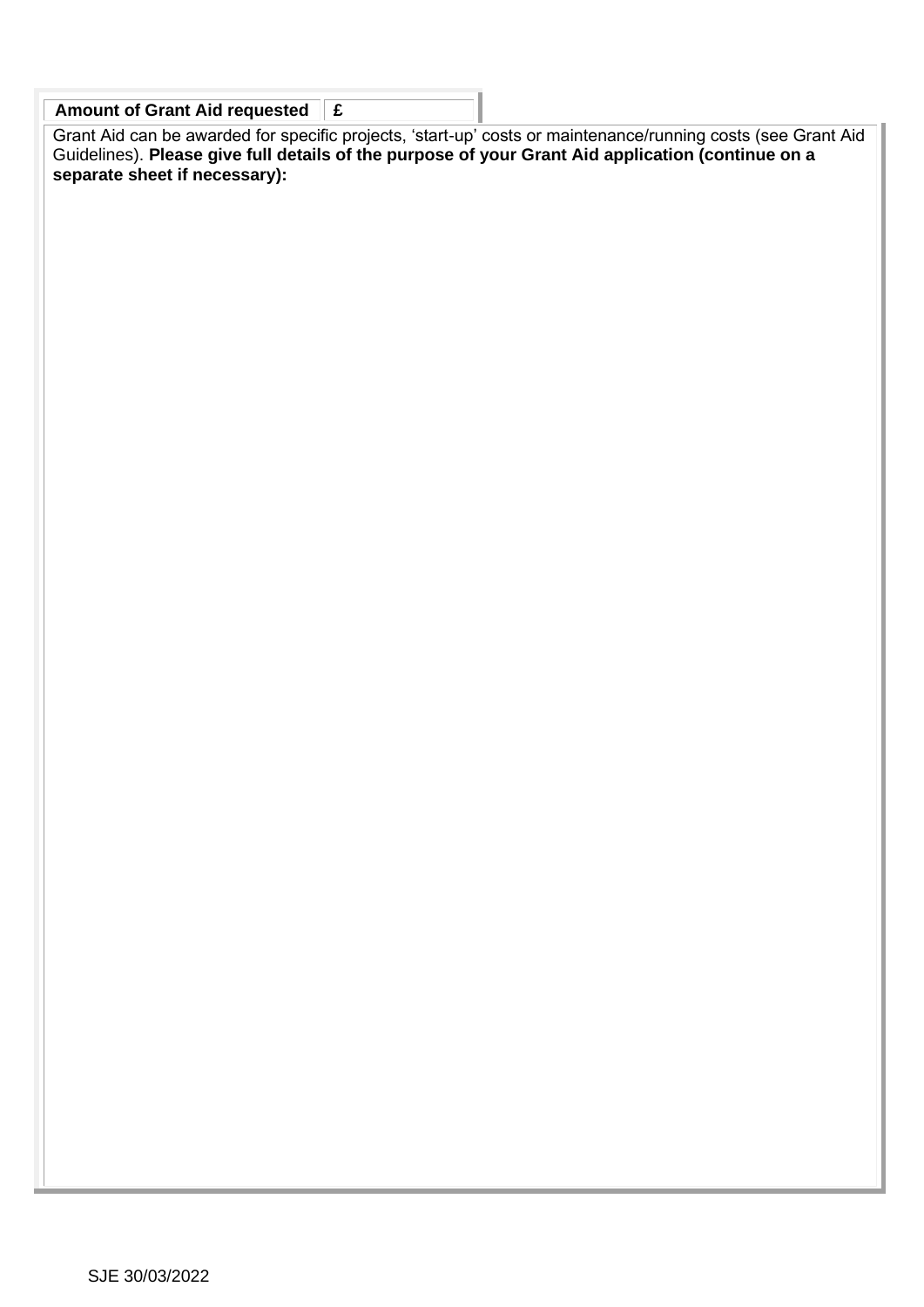Funding should be spent in the financial year for which it is allocated (unless it is for a long-term project). **Please confirm that this will be achieved or provide an explanation why this may not be the case:**

### **PLEASE COMPLETE THE REQUIRED INFORMATION BELOW:**

| Funding currently in hand: | Planned fundraising in 2022/23<br>with estimate of income: | Anticipated Income/Expenditure in<br>2022/23 |
|----------------------------|------------------------------------------------------------|----------------------------------------------|
| £                          |                                                            | Income                                       |
| £                          |                                                            |                                              |
| £                          |                                                            | Expenditure                                  |
| £                          |                                                            |                                              |

Grants are normally paid in June and may also, at the Council's discretion, be paid in instalments.

Grants can also be off set against purchases and as a result save any VAT as the Council can reclaim VAT if we directly purchase the vatable item and the cost is within the award agreed. If you think this would be applicable, please speak to us directly.

**Please attach a copy of your latest financial statement together with a copy of your most recent bank statement for each bank account your organisation maintains.**

#### **UNRESTRICTED BALANCES MAY BE TAKEN INTO ACCOUNT WHEN AGREEING AWARDS**

#### **DECLARATION**

- $\checkmark$  I confirm that to the best of my knowledge and belief, all the information in this application is true and correct.
- $\checkmark$  I agree to any disclosure or exchange of information about this application which Ashington Town Council deem appropriate for the administration, evaluation, monitoring and publicising of Grant Aid.
- $\checkmark$  I understand that acceptance of this application by Ashington Town Council does not in any way signify that the organisation is eligible to, or will receive Grant Aid, or that if successful Grant Aid will be automatically renewed each year.
- $\checkmark$  I have included the documents and policies required.
- $\checkmark$  I have included an up-to-date Financial Statement and copies of bank statements.
- ✓ I understand that the Council will *freeze* or *withdraw* funding or *reject* future applications if Grant Aid conditions are not met and/or there is evidence of unlawful activity, malpractice, or other behaviour that the Council deems improper.
- I agree to verify that Grant Aid has been spent for the intended purpose, in advance of the Grant Aid cycle for 2023/24 (beginning January/February 2023).
- $\checkmark$  I agree to inform the council of any significant changes to the membership or running of the organisation.

| Signed | Print name | Date |
|--------|------------|------|
|        |            |      |
|        |            |      |